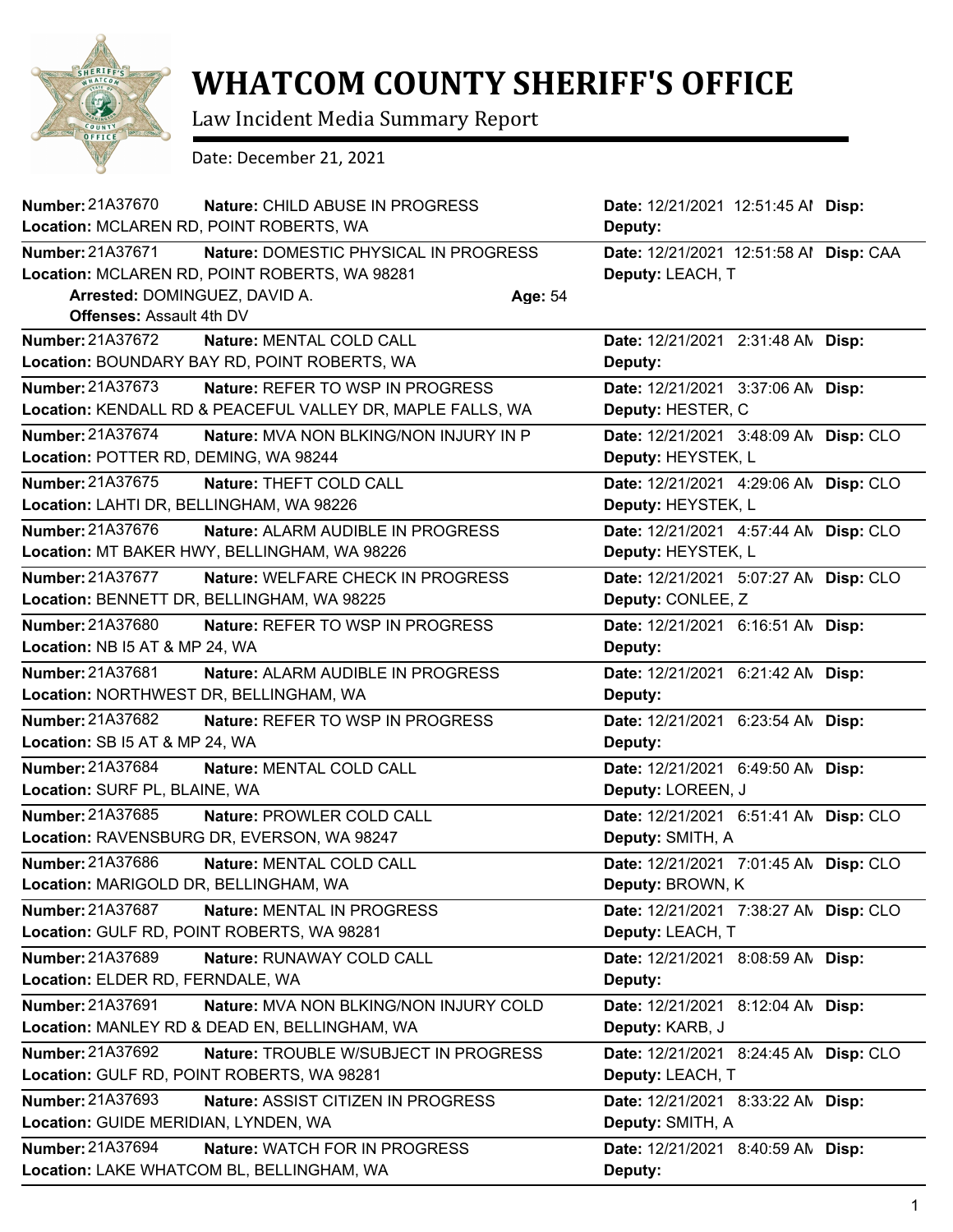| Number: 21A37695<br><b>Nature: SUSPICIOUS CIRCUMSTANCES IN PR</b> | Date: 12/21/2021 8:44:25 AN Disp: CLO  |
|-------------------------------------------------------------------|----------------------------------------|
| Location: ENTERPRISE RD, FERNDALE, WA 98248                       | Deputy: MELLEMA, S                     |
| Number: 21A37696<br>Nature: WELFARE CHECK IN PROGRESS             | Date: 12/21/2021 8:43:30 AN Disp:      |
| Location: LAKE WHATCOM BL, BELLINGHAM, WA                         | Deputy:                                |
| Number: 21A37697<br>Nature: FOLLOW UP                             | Date: 12/21/2021 8:57:53 AN Disp: INF  |
| Location: NICOLE LN, CUSTER, WA 98240                             | Deputy: LOREEN, J                      |
| Number: 21A37699<br><b>Nature: SERVE PAPERS IN PROGRESS</b>       | Date: 12/21/2021 9:17:04 AN Disp: CLO  |
| Location: MARINE DR, POINT ROBERTS, WA 98281                      | Deputy: LEACH, T                       |
| Number: 21A37700<br>Nature: ASSIST AGENCY IN PROGRESS             | Date: 12/21/2021 9:20:57 AN Disp:      |
| Location: COVE RD, BELLINGHAM, WA                                 | Deputy: SMITH, A                       |
| Number: 21A37703<br>Nature: TRAFFIC HAZARD IN PROGRESS            | Date: 12/21/2021 9:28:18 AN Disp:      |
| Location: HANNEGAN RD & SMITH RD, BELLINGHAM, WA                  | Deputy: KING, M                        |
| Number: 21A37704<br>Nature: REFER TO WSP IN PROGRESS              | Date: 12/21/2021 9:34:06 AN Disp:      |
| Location: MT BAKER HW & DEMING RD, DEMING, WA                     | Deputy:                                |
| Number: 21A37705<br><b>Nature: WATCH FOR IN PROGRESS</b>          | Date: 12/21/2021 9:41:13 AN Disp:      |
| Location: MT BAKER HW & SAND RD, BELLINGHAM, WA                   | Deputy:                                |
| Number: 21A37706<br>Nature: REFER TO WSP IN PROGRESS              | Date: 12/21/2021 9:41:25 AN Disp:      |
| Location: GUIDE MERIDIAN & KELLY RD, WA                           | Deputy:                                |
| Number: 21A37707<br>Nature: ALARM AUDIBLE IN PROGRESS             | Date: 12/21/2021 10:01:08 Al Disp:     |
| Location: SUNRISE RD, CUSTER, WA                                  | Deputy:                                |
| Number: 21A37708<br>Nature: WATCH FOR IN PROGRESS                 | Date: 12/21/2021 10:21:57 Al Disp:     |
| Location: GOSHEN RD, BELLINGHAM, WA                               | Deputy:                                |
| Number: 21A37709<br>Nature: ASSIST CITIZEN IN PROGRESS            | Date: 12/21/2021 10:46:40 Al Disp: CLO |
| Location: GRAND AVE, BELLINGHAM, WA 98225                         | Deputy: HEINRICH, C                    |
|                                                                   |                                        |
| Number: 21A37712<br>Nature: WHATCOMM RECORD IN PROGRESS           | Date: 12/21/2021 11:01:24 Al Disp:     |
| Location: BAKER RIDGE DR, LYNDEN, WA                              | Deputy:                                |
| Number: 21A37714<br>Nature: REFER TO WSP IN PROGRESS              | Date: 12/21/2021 11:23:59 Al Disp:     |
| Location: E BADGER RD & BENSON RD, LYNDEN, WA                     | Deputy:                                |
| Number: 21A37715<br>Nature: ASSIST CITIZEN IN PROGRESS            | Date: 12/21/2021 11:27:15 Al Disp: CLO |
| Location: BIRCH BAY LYNDEN RD, BLAINE, WA 98230                   | Deputy: MELLEMA, S                     |
| Number: 21A37716<br>Nature: WHATCOMM RECORD IN PROGRESS           | Date: 12/21/2021 11:29:08 Al Disp:     |
| Location: MITCHELL WA, BELLINGHAM, WA                             | Deputy:                                |
| Number: 21A37718<br>Nature: WHATCOMM RECORD IN PROGRESS           | Date: 12/21/2021 11:54:54 Al Disp:     |
| Location: W BAKERVIEW RD & AIRPORT WA, BELLINGHAM, WA             | Deputy:                                |
| Number: 21A37719<br>Nature: PROPERTY FOUND IN PROGRESS            | Date: 12/21/2021 12:11:53 PI Disp: CLO |
| Location: EUCLID AVE, BELLINGHAM, WA 98229                        | Deputy: HEINRICH, C                    |
| Number: 21A37723<br>Nature: VEHICLE INSPECTION IN PROGRESS        | Date: 12/21/2021 12:37:04 PI Disp:     |
| Location: BIRCH TERRACE LN, CUSTER, WA                            | Deputy: KARB, J                        |
| Number: 21A37724<br>Nature: REFER TO WSP IN PROGRESS              | Date: 12/21/2021 1:02:03 PM Disp:      |
| Location: GUIDE MERIDIAN, WA                                      | Deputy:                                |
| Number: 21A37725<br>Nature: VEHICLE RECOVERY IN PROGRESS          | Date: 12/21/2021 1:07:47 PN Disp: PEN  |
| Location: ALDRICH RD, BELLINGHAM, WA 98226                        | Deputy: MELLEMA, S                     |
| Number: 21A37726<br>Nature: IMPOUND PRIVATE IN PROGRESS           | Date: 12/21/2021 1:38:33 PM Disp:      |
| Location: GUIDE MERIDIAN, BELLINGHAM, WA                          | Deputy:                                |
| Number: 21A37727<br>Nature: IMPOUND PRIVATE IN PROGRESS           | Date: 12/21/2021 1:40:11 PM Disp:      |
| Location: GUIDE MERIDIAN, BELLINGHAM, WA                          | Deputy:                                |
| Number: 21A37728<br>Nature: DOMESTIC PHYSICAL COLD CALL           | Date: 12/21/2021 1:57:54 PN Disp: ACT  |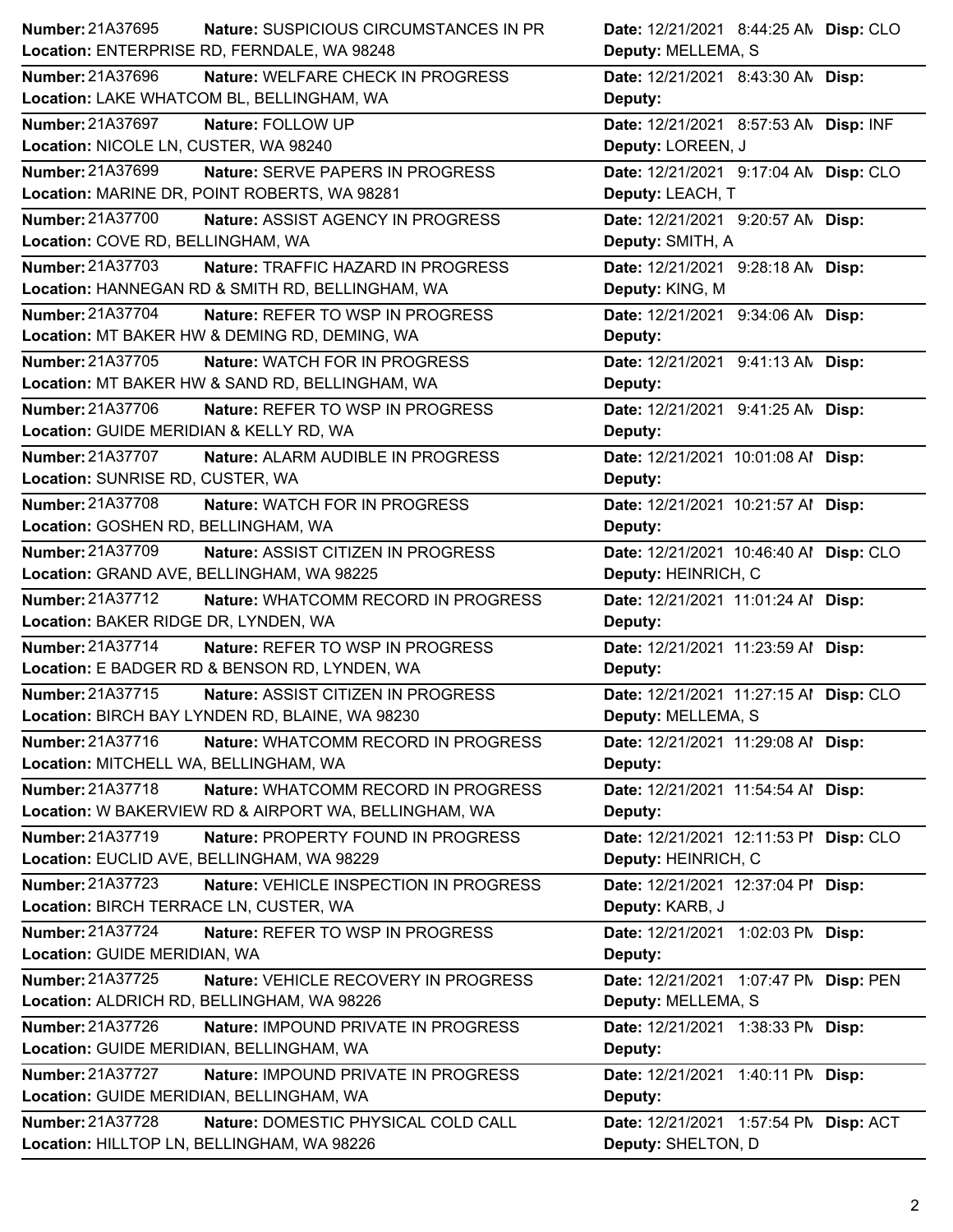| <b>Number: 21A37729</b>                                 | <b>Nature: CIVIL PROBLEM IN PROGRESS</b>   | Date: 12/21/2021 2:09:10 PM Disp: CLO |  |
|---------------------------------------------------------|--------------------------------------------|---------------------------------------|--|
| Location: CHATEAU RD, MAPLE FALLS, WA 98266             |                                            | Deputy: STAFFORD, M                   |  |
| <b>Number: 21A37730</b>                                 | Nature: SEX OFFENDER REGISTRATION          | Date: 12/21/2021 2:12:00 PM Disp: INF |  |
| Location: TALL CEDARS LN, FERNDALE, WA 98248            |                                            | Deputy: WOOD, B                       |  |
| Number: 21A37732                                        | Nature: VEHICLE RECOVERY IN PROGRESS       | Date: 12/21/2021 2:15:24 PM Disp: CLO |  |
| Location: SOUTHWELL RD, LYNDEN, WA 98264                |                                            | Deputy: ASSINK, G                     |  |
| <b>Number: 21A37733</b>                                 | Nature: DOMESTIC PHYSICAL IN PROGRESS      | Date: 12/21/2021 2:24:29 PN Disp: CLO |  |
| Location: E HOFF RD, EVERSON, WA 98247                  |                                            | Deputy: YORK, T                       |  |
| Number: 21A37734                                        | Nature: MENTAL IN PROGRESS                 | Date: 12/21/2021 2:31:53 PN Disp: CLO |  |
| Location: APACHE DR, MAPLE FALLS, WA 98266              |                                            | Deputy: ANDERS, J                     |  |
| Number: 21A37736                                        | Nature: HANGUP (911) IN PROGRESS           | Date: 12/21/2021 2:38:01 PM Disp:     |  |
| Location: MORGAN DR, BLAINE, WA                         |                                            | Deputy:                               |  |
| <b>Number: 21A37737</b>                                 | Nature: TROUBLE W/SUBJECT IN PROGRESS      | Date: 12/21/2021 2:48:18 PM Disp:     |  |
| Location: MITCHELL WA, BELLINGHAM, WA                   |                                            | Deputy:                               |  |
| Number: 21A37738                                        | Nature: TRESPASS IN PROGRESS               | Date: 12/21/2021 2:51:54 PN Disp: CLO |  |
| Location: MITCHELL WAY, BELLINGHAM, WA 98226            |                                            | Deputy: SHELTON, D                    |  |
| <b>Number: 21A37739</b>                                 | <b>Nature: TRAFFIC PROBLEM IN PROGRESS</b> | Date: 12/21/2021 3:05:35 PM Disp:     |  |
| Location: PORTAL WA & LOOMIS TRAIL RD, BLAINE, WA       |                                            | Deputy:                               |  |
| Number: 21A37740                                        | Nature: VEHICLE PROWL IN PROGRESS          | Date: 12/21/2021 3:22:12 PM Disp:     |  |
| Location: GRAND AV, BELLINGHAM, WA                      |                                            | Deputy:                               |  |
| <b>Number: 21A37741</b>                                 | Nature: VEHICLE PROWL IN PROGRESS          | Date: 12/21/2021 3:23:49 PM Disp:     |  |
| Location: GRAND AV, BELLINGHAM, WA                      |                                            | Deputy:                               |  |
| Number: 21A37742                                        | Nature: REFER TO WSP IN PROGRESS           | Date: 12/21/2021 3:27:23 PM Disp:     |  |
| Location: E BADGER RD, WA                               |                                            | Deputy:                               |  |
|                                                         |                                            |                                       |  |
| Number: 21A37746                                        | Nature: REFER TO OTHER AGENCY IN PROGR     | Date: 12/21/2021 3:42:54 PM Disp:     |  |
| Location: HANNEGAN RD, LYNDEN, WA                       |                                            | Deputy:                               |  |
| Number: 21A37747                                        | Nature: REFER TO WSP IN PROGRESS           | Date: 12/21/2021 3:46:01 PM Disp:     |  |
| Location: GUIDE MERIDIAN & RIVER RD, LYNDEN, WA         |                                            | Deputy:                               |  |
| Number: 21A37748                                        | Nature: MVA NON BLKING/NON INJURY IN P     | Date: 12/21/2021 3:47:27 PM Disp:     |  |
| Location: HANNEGAN RD, LYNDEN, WA                       |                                            | Deputy: KARB, J                       |  |
| <b>Number: 21A37749</b><br>Nature: FIGHT COLD CALL      |                                            | Date: 12/21/2021 3:53:19 PM Disp: CLO |  |
| Location: DIVISION ST, BELLINGHAM, WA 98226             |                                            | Deputy: YORK, T                       |  |
| Number: 21A37750                                        | Nature: REFER TO WSP IN PROGRESS           | Date: 12/21/2021 3:55:11 PM Disp:     |  |
| Location: REESE HILL RD & SUMAS RD, WA                  |                                            | Deputy:                               |  |
| Number: 21A37751                                        | Nature: DRUGS IN PROGRESS                  | Date: 12/21/2021 4:13:54 PM Disp:     |  |
| Location: GRAND AV, BELLINGHAM, WA                      |                                            | Deputy:                               |  |
| Number: 21A37752                                        | Nature: MVA INJURY IN PROGRESS             | Date: 12/21/2021 4:17:15 PM Disp:     |  |
| Location: SOUTH PASS RD, SUMAS, WA                      |                                            | Deputy:                               |  |
| Number: 21A37754                                        | Nature: MVA BLOCKING IN PROGRESS           | Date: 12/21/2021 4:27:44 PM Disp:     |  |
| Location: W BADGER RD, CUSTER, WA                       |                                            | Deputy: KARB, J                       |  |
| Number: 21A37755                                        | Nature: WATCH FOR IN PROGRESS              | Date: 12/21/2021 4:30:02 PM Disp:     |  |
| Location: HARBORVIEW RD & DRAYTON HARBOR RD, BLAINE, WA |                                            | Deputy:                               |  |
| Number: 21A37756                                        | Nature: REFER TO WSP IN PROGRESS           | Date: 12/21/2021 4:31:54 PM Disp:     |  |
| Location: AT, SUMAS, WA                                 |                                            | Deputy:                               |  |
| Number: 21A37757                                        | Nature: REFER TO WSP IN PROGRESS           | Date: 12/21/2021 4:32:50 PM Disp:     |  |
| Location: EASTERBROOK RD & MORGAN RD, WA                |                                            | Deputy:                               |  |
| <b>Number: 21A37758</b>                                 | Nature: ASSIST AGENCY IN PROGRESS          | Date: 12/21/2021 4:37:56 PM Disp:     |  |